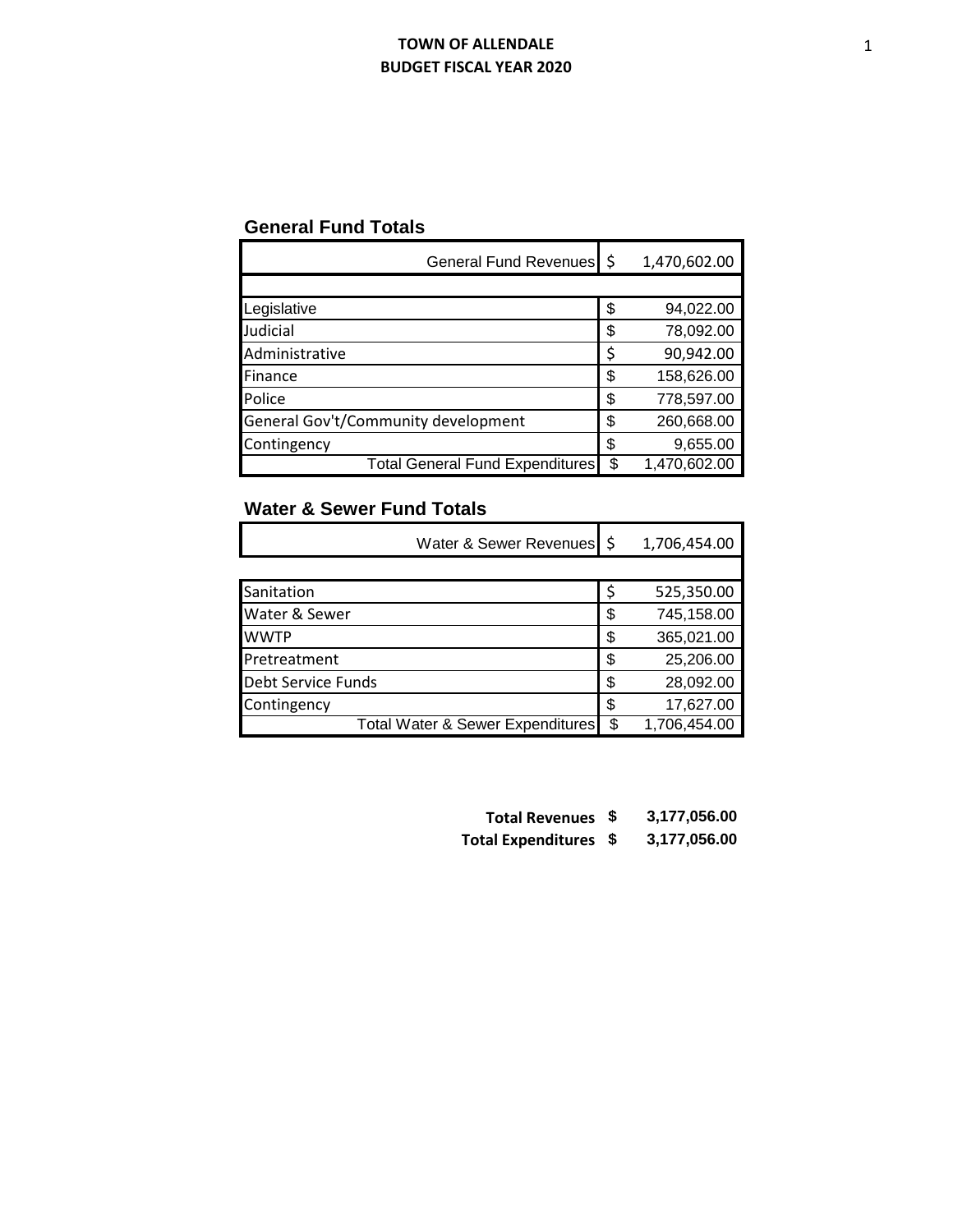| <b>REVENUE</b>                         | <b>Budget</b><br>FY 2020 |
|----------------------------------------|--------------------------|
| <b>CURRENT YEAR TAX</b>                | 311,500                  |
| PRIOR YEAR PROPERTY TAXES              | 90,000                   |
| <b>VEHICLE TAX</b>                     | 62,845                   |
| <b>BUSINESS LICENSES</b>               | 79,000                   |
| ZONE/BUILDING PERMIT                   | 6,000                    |
| <b>LEASE REVENUE</b>                   | 25,200                   |
| ATLANTIC BROADBAND FRAN. FEE           | 15,200                   |
| <b>EDISTO ELECTRIC FRAN. FEE</b>       | 2,000                    |
| <b>SCANA FRANCHISE FEE</b>             | 182,000                  |
| <b>HOMESTEAD EXEMPTIONS FROM STATE</b> | 98,000                   |
| <b>MERCHANT INVENTORY TAX</b>          | 9,933                    |
| <b>ACCOMODATION TAX</b>                | 74,900                   |
| <b>LOCAL GOV AID</b>                   | 78,624                   |
| LOST/MUNICIPAL REVENUE                 | 216,000                  |
| <b>TELECOMMUNICATIONS TAX</b>          | 9,700                    |
| MASC INSURANCE TAX COLLECTED           | 140,000                  |
| <b>BROKER'S TAX</b>                    | 13,000                   |
| <b>INTEREST EARNED</b>                 | 65                       |
| <b>MISCELLANEOUS REVENUES</b>          | 9,000                    |
| <b>COURT FINES</b>                     | 43,240                   |
| VICTIMS ADVOCATE FUND                  | 2,760                    |
| POLICE INCIDENT REPORTS/BACKGR         | 135                      |
| APD CONFISCATED FUNDS                  | 1,500                    |
| <b>TOTAL REVENUES</b>                  | 1,470,602                |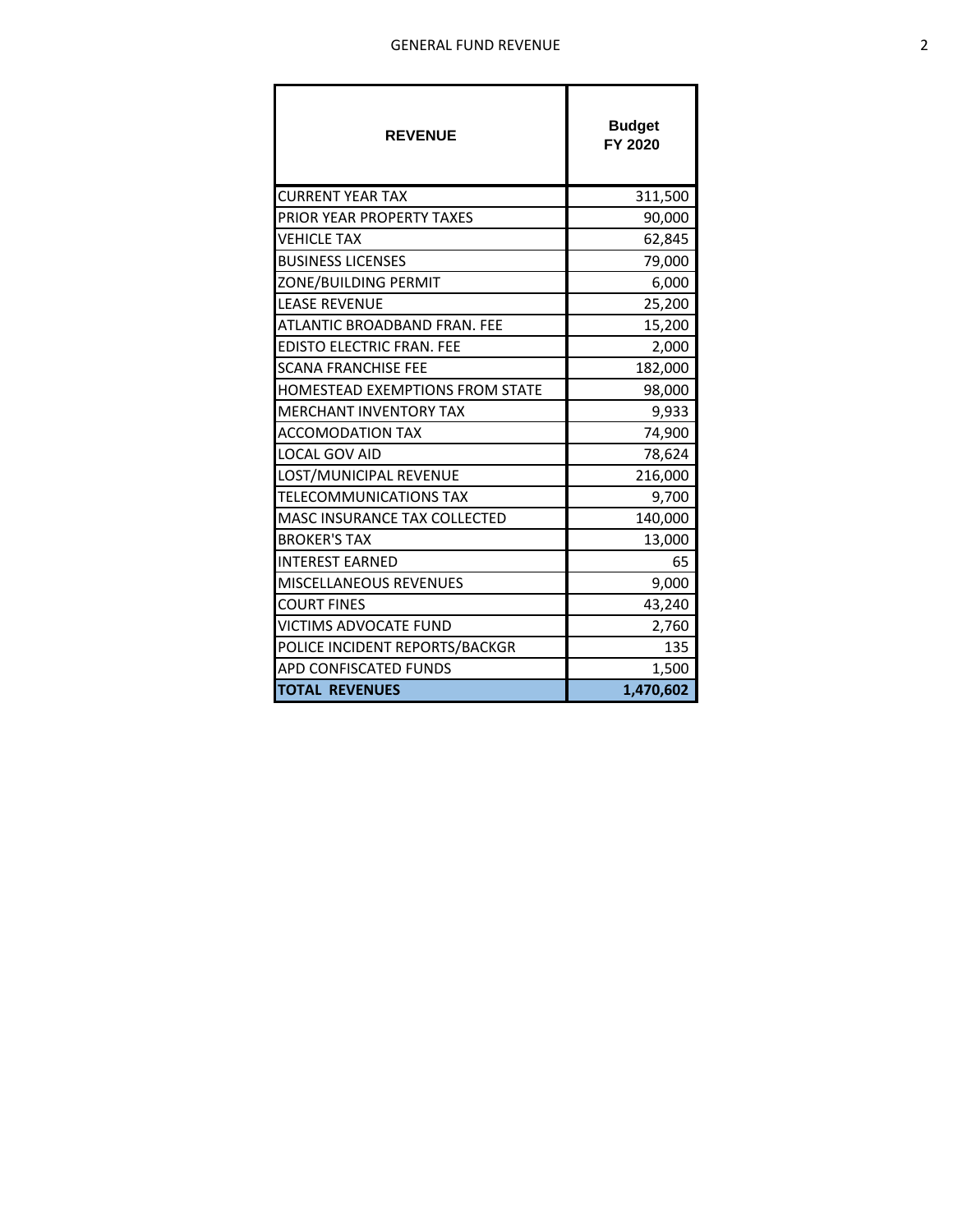| <b>EXPENDITURES</b>         | <b>Budget</b><br>FY 2020 |
|-----------------------------|--------------------------|
| <b>LEGISLATIVE</b>          |                          |
| <b>SALARIES</b>             | 38,400                   |
| PAYROLL TAX EXPENSE         | 2,938                    |
| <b>EMPLOYEE INSURANCE</b>   | 25,883                   |
| RETIREMENT                  | 5,975                    |
| WORKERS COMPENSATION        | 426                      |
| TELEPHONE/PAGERS            | 2,600                    |
| MISCELLANEOUS EXPENSE       | 3,000                    |
| SEMINARS/CONF/TRAVEL        | 14,000                   |
| DUES/SUBSCRIPTIONS          | 800                      |
|                             |                          |
| <b>TOTAL LEGISLATIVE</b>    | 94,022                   |
|                             |                          |
| <b>JUDICIAL</b>             |                          |
| <b>SALARIES</b>             | 32,749                   |
| PAYROLL TAX EXPENSE         | 2,505                    |
| <b>EMPLOYEE INSURANCE</b>   | 16,699                   |
| RETIREMENT                  | 5,076                    |
| <b>WORKERS COMPENSATION</b> | 213                      |
| PROFESSIONAL SERVICES       | 18,200                   |
| MISCELLANEOUS EXPENSE       | 500                      |
| <b>OFFICE SUPPLIES</b>      | 150                      |
| SEMINARS/CONF/TRAVEL        | 2,000                    |
|                             |                          |
| <b>TOTAL JUDICIAL</b>       | 78,092                   |
|                             |                          |
| <b>ADMINISTRATIVE</b>       |                          |
| <b>SALARIES</b>             | 22,563                   |
| PAYROLL TAX EXPENSE         | 1,726                    |
| <b>EMPLOYEE INSURANCE</b>   | 10,139                   |
| RETIREMENT                  | 3,501                    |
| <b>WORKERS COMPENSATION</b> | 213                      |
| TELEPHONE/PAGERS            | 1,200                    |
| <b>LEGAL SERVICES</b>       | 39,000                   |
| PROFESSIONAL SERVICES       | 5,000                    |
| MISCELLANEOUS EXPENSE       | 1,000                    |
| SEMINARS/CONF/TRAVEL        | 3,200                    |
| DUES/SUBSCRIPTIONS          | 100                      |
| GAS                         | 1,300                    |
| VEHICLE MAINTENANCE         | 2,000                    |
| <b>TOTAL ADMINISTRATIVE</b> | 90,942                   |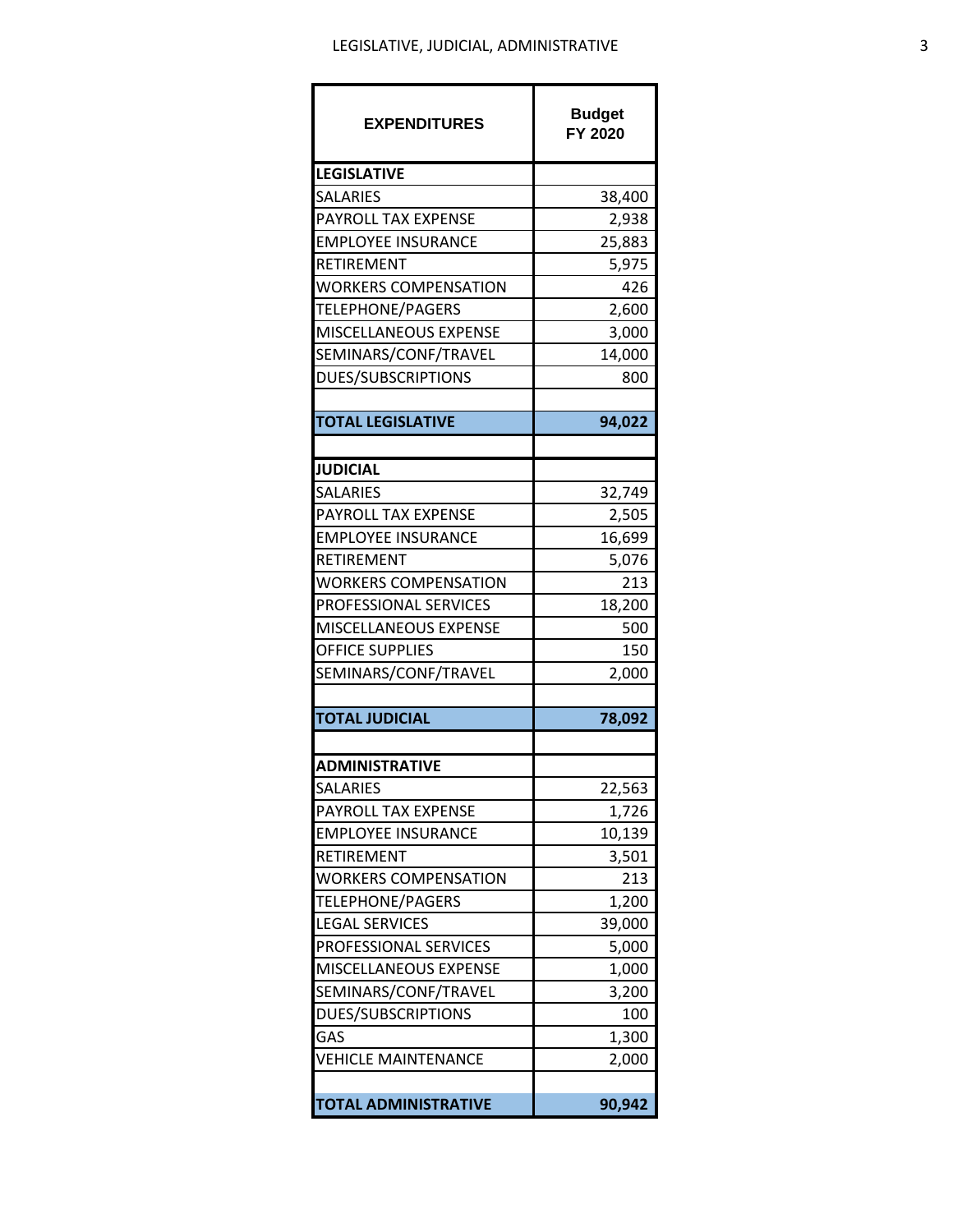| <b>EXPENDITURES</b>            | <b>Budget</b><br>FY 2020 |
|--------------------------------|--------------------------|
| <b>FINANCE</b>                 |                          |
| SALARIES                       | 71,450                   |
| OVERTIME                       | 624                      |
| PAYROLL TAX EXPENSE            | 5,514                    |
| <b>EMPLOYEE INSURANCE</b>      | 10,139                   |
| RETIREMENT                     | 11,176                   |
| WORKERS COMPENSATION           | 213                      |
| <b>FINANCIAL SERVICES</b>      | 23,760                   |
| MISCELLANEOUS EXPENSE          | 300                      |
| <b>OFFICE SUPPLIES</b>         | 12,000                   |
| <b>POSTAGE</b>                 | 1,800                    |
| SEMINARS/CONF/TRAVEL           | 1,000                    |
| <b>BANK FEES</b>               | 450                      |
| ADVERTISING                    | 200                      |
| <b>TAX COLLECTION EXPENSES</b> | 20,000                   |
|                                |                          |
| <b>TOTAL FINANCE</b>           | 158,626                  |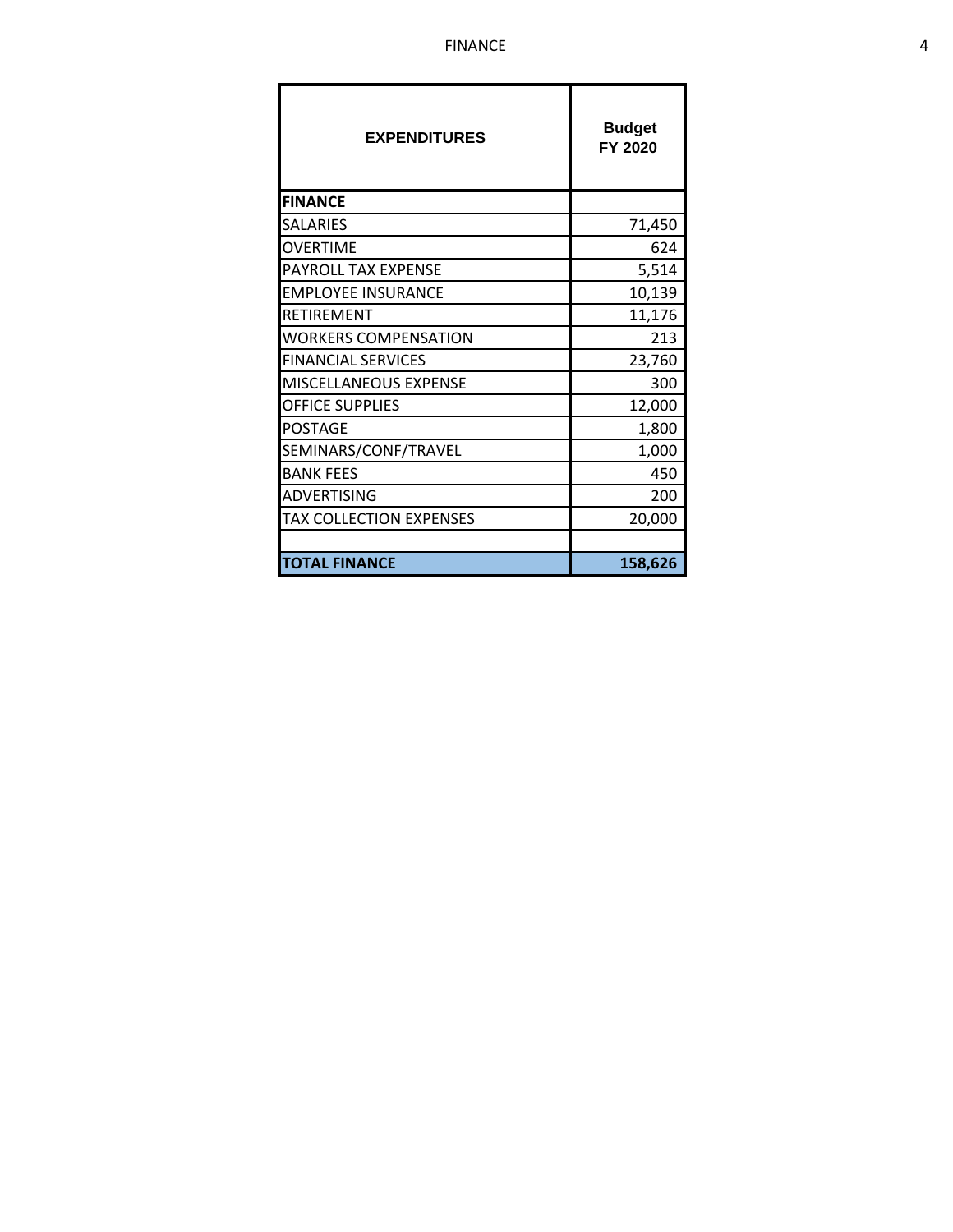| <b>EXPENDITURES</b>          | <b>Budget</b><br>FY 2020 |
|------------------------------|--------------------------|
| <b>POLICE</b>                |                          |
| <b>SALARIES</b>              | 327,693                  |
| OVERTIME                     | 95,410                   |
| PAYROLL TAX EXPENSE          | 32,367                   |
| <b>EMPLOYEE INSURANCE</b>    | 52,528                   |
| RETIREMENT                   | 76,969                   |
| <b>WORKERS COMPENSATION</b>  | 16,300                   |
| TELEPHONE/PAGERS             | 18,600                   |
| <b>DISPATCH FEES</b>         | 1,032                    |
| <b>PROFESSIONAL SERVICES</b> | 2,500                    |
| MISCELLANEOUS EXPENSE        | 3,000                    |
| OFFICE SUPPLIES              | 5,000                    |
| <b>POSTAGE</b>               | 200                      |
| <b>DRUG FUND</b>             | 1,500                    |
| <b>EQUIPMENT-SUPPLIES</b>    | 5,000                    |
| SEMINARS/CONF/TRAVEL         | 1,500                    |
| <b>COURT</b>                 | 24,840                   |
| <b>VICTIMS ASSISTANCE</b>    | 8,510                    |
| JAIL                         | 10,000                   |
| JURY                         | 500                      |
| ADVERTISING                  | 250                      |
| SUPPLIES                     | 2,000                    |
| MAINTENANCE/REPAIRS          | 8,000                    |
| DUES/SUBSCRIPTIONS           | 1,000                    |
| CAPITAL OUTLAY-POLICE EQUIP  | 21,800                   |
| AMMO/BULLETS/FOR POLICE GUNS | 370                      |
| GAS                          | 30,000                   |
| <b>VEHICLE MAINTENANCE</b>   | 12,000                   |
| <b>UNIFORMS</b>              | 5,000                    |
| DEBT SERVICE-CAPITAL LEASE   | 9,024                    |
| DEBT SERVICE-USDA LOANS      | 5,704                    |
|                              |                          |
| <b>TOTAL POLICE</b>          | 778,597                  |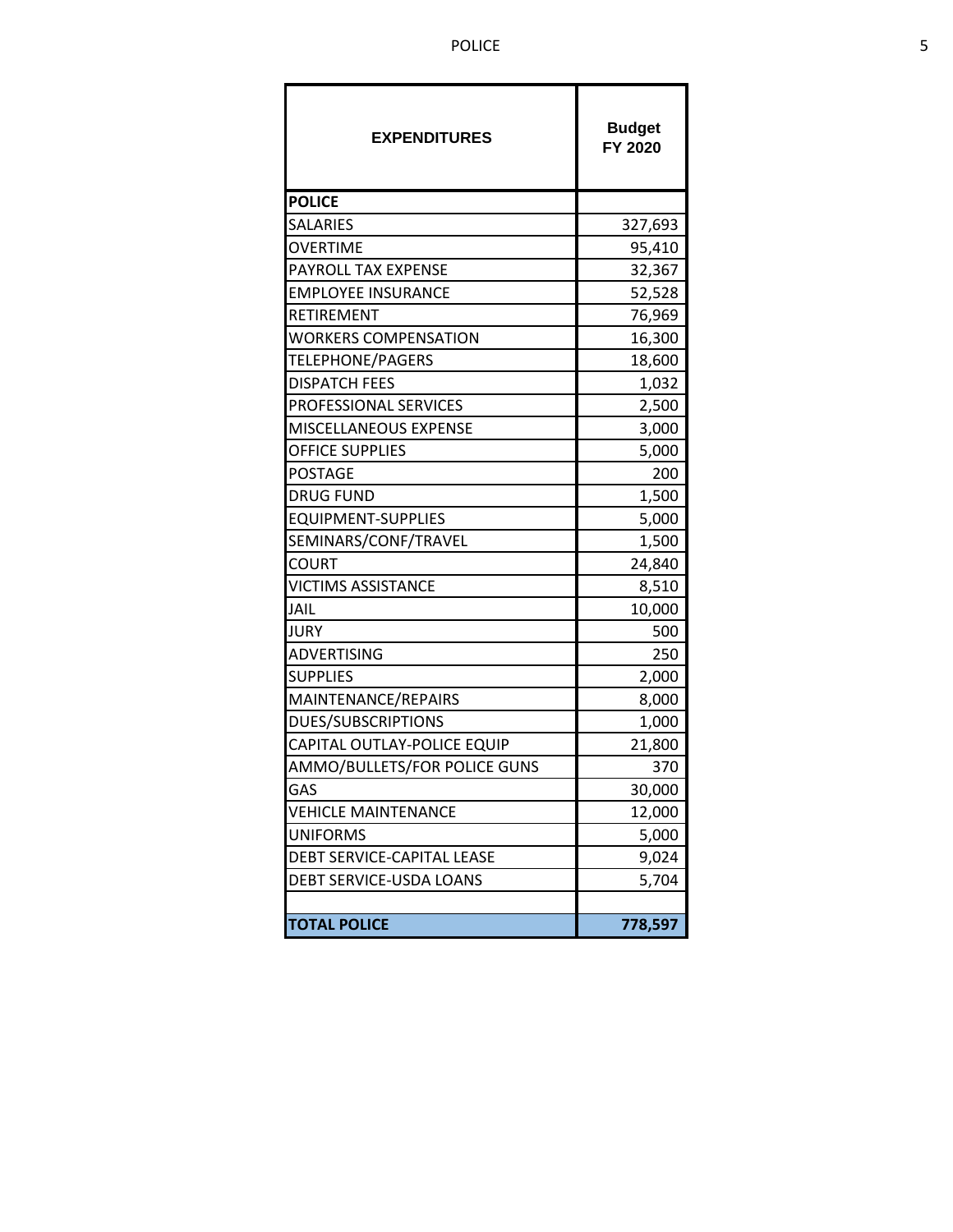| <b>EXPENDITURES</b>                     | <b>Budget</b><br>FY 2020 |
|-----------------------------------------|--------------------------|
| TELEPHONE/PAGERS                        | 11,820                   |
| <b>CLEANING SERVICES</b>                | 8,580                    |
| <b>OFFICE SUPPLIES</b>                  | 4,000                    |
| SEMINARS/CONF/TRAVEL                    | 1,000                    |
| DUES/SUBSCRIPTIONS                      | 2,200                    |
| <b>ADVERTISING</b>                      | 250                      |
| <b>BLDG &amp; EQUIPMENT MAINTENANCE</b> | 11,000                   |
| <b>UTILITIES</b>                        | 30,000                   |
| UTILITIES STREET LIGTHS                 | 95,800                   |
| <b>AUDIT</b>                            | 14,000                   |
| <b>GENERAL INSURANCE</b>                | 42,618                   |
| <b>INSURANCE - BONDING</b>              | 600                      |
| FOG/INSECT                              | 500                      |
| <b>PROPERTY TAX EXPENSE</b>             | 8,000                    |
| <b>ELECTIONS</b>                        | 1,000                    |
| COMMUNITY IMPROVEMENT                   | 5,000                    |
| <b>CHRISTMAS PARADE</b>                 | 1,000                    |
| <b>COOTER FEST</b>                      | 2,000                    |
| <b>COURT SETTLEMENTS</b>                | 10,000                   |
| ANIMAL CONTROL                          | 4,800                    |
| <b>DONATIONS</b>                        | 500                      |
| FIRE DEPT DINNERS                       | 1,000                    |
| <b>MISCELLANEOUS</b>                    | 5,000                    |
|                                         |                          |
| TOTAL GENERAL GOV'T/COMM. DEV.          | 260,668                  |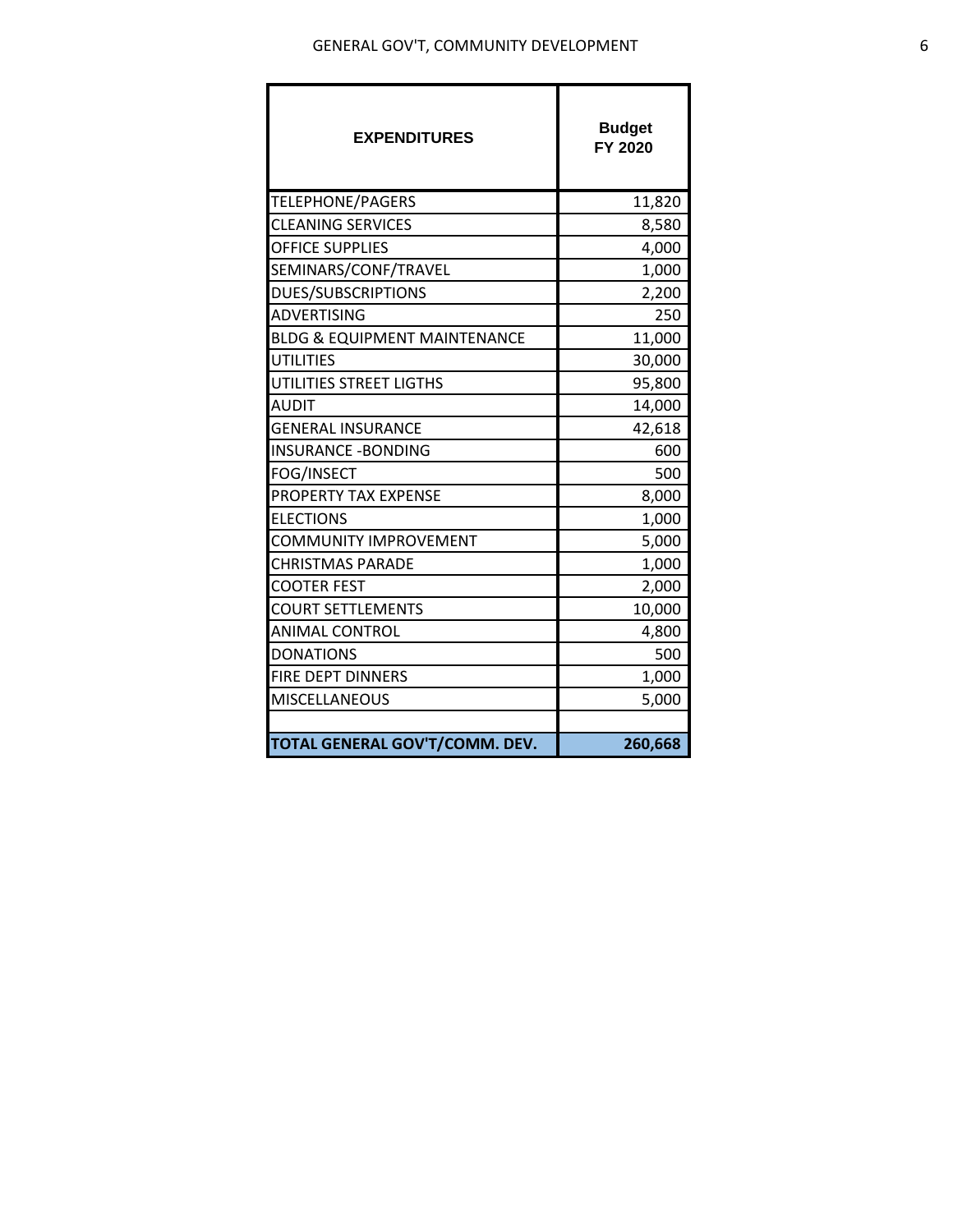| <b>REVENUE</b>                 | <b>Budget</b><br>FY 2020 |
|--------------------------------|--------------------------|
| <b>REVENUES</b>                |                          |
| <b>WATER REVENUE</b>           | 397,000                  |
| <b>SEWER REVENUE</b>           | 392,000                  |
| PAYMENT FOR BAD CHECK          | 816                      |
| <b>PENALTIES</b>               | 63,120                   |
| <b>SERVICE CHARGES - WATER</b> | 1,440                    |
| <b>TRANSFER SERVICE FFE</b>    | 720                      |
| <b>NEW CUSTOMER SVC CHARGE</b> | 10,500                   |
| <b>SANITATION REVENUE</b>      | 492,000                  |
| <b>DHEC FEE REVENUE</b>        | 12,288                   |
| <b>INTEREST EARNED</b>         | 370                      |
| ALLENDALE 37.4%                | 38,430                   |
| <b>FAIRFAX WWTP 62.6%</b>      | 295,570                  |
| PRETREATMENT FEES              | 2,200                    |
|                                |                          |
| <b>TOTAL REVENUES</b>          | 1,706,454                |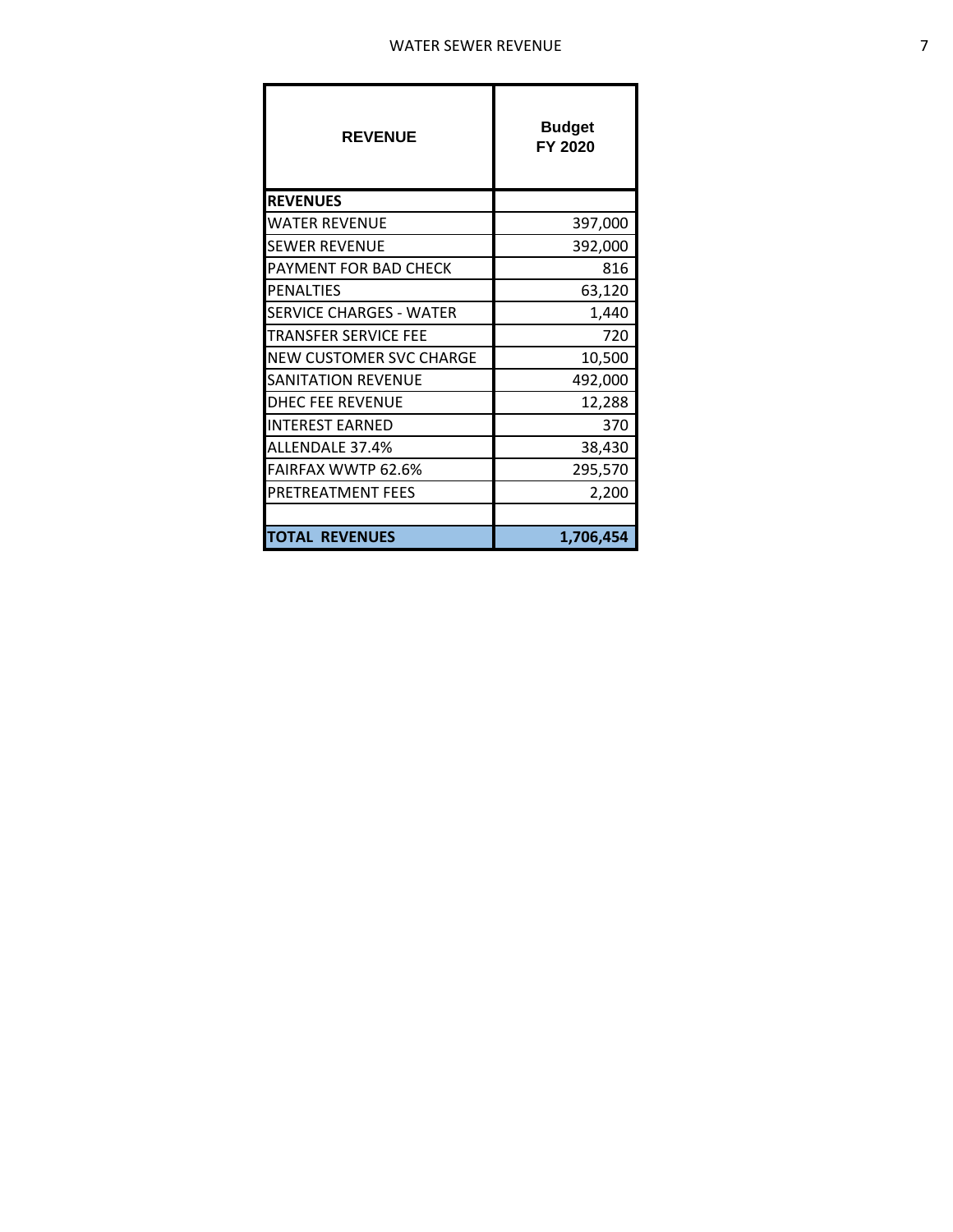| <b>EXPENDITURES</b>                   | <b>Budget</b><br>FY 2020 |
|---------------------------------------|--------------------------|
| <b>STREETS &amp; FACILITIES</b>       |                          |
| <b>SALARIES</b>                       | 123,759                  |
| OVERTIME                              | 5,392                    |
| PAYROLL TAX EXPENSE                   | 9,880                    |
| <b>EMPLOYEE INSURANCE</b>             | 35,914                   |
| RETIREMENT                            | 20,018                   |
| <b>WORKERS COMPENSATION</b>           | 13,000                   |
| MISCELLANEOUS EXPENSE                 | 1,000                    |
| <b>CARTS &amp; DUMPSTERS</b>          | 4,000                    |
| <b>SUPPLIES</b>                       | 8,000                    |
| <b>TELEPHONE</b>                      | 984                      |
| MAINTENANCE/REPAIRS                   | 5,000                    |
| <b>VEHICLE MAINTENANCE</b>            | 10,000                   |
| <b>REFUSE PICKUP</b>                  | 247,845                  |
| GAS                                   | 10,800                   |
| <b>UNIFORM RENTAL</b>                 | 3,496                    |
| <b>LANDFILL FEES</b>                  | 6,000                    |
| <b>AUDIT</b>                          | 7,000                    |
| <b>GENERAL INSURANCE</b>              | 13,192                   |
| <b>CDL DRUG TEST</b>                  | 70                       |
|                                       |                          |
| <b>TOTAL STREETS &amp; FACILITIES</b> | 525,350                  |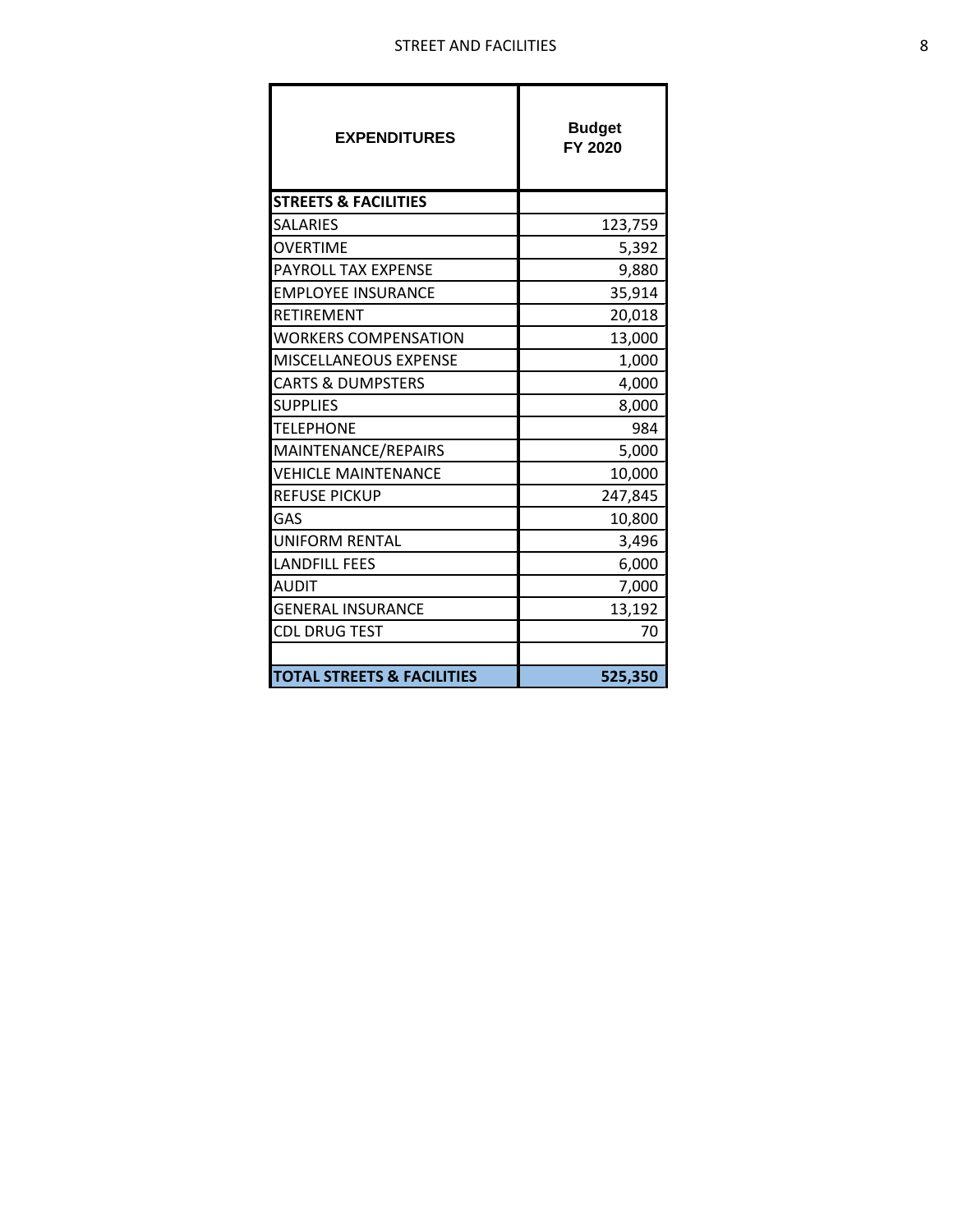| <b>EXPENDITURES</b>            | <b>Budget</b><br>FY 2020 |
|--------------------------------|--------------------------|
| <b>WATER &amp; SEWER</b>       |                          |
| SALARIES                       | 162,658                  |
| <b>OVERTIME</b>                | 10,042                   |
| PAYROLL TAX EXPENSE            | 13,212                   |
| <b>EMPLOYEE INSURANCE</b>      | 30,947                   |
| RETIREMENT                     | 26,765                   |
| <b>WORKERS COMPENSATION</b>    | 9,000                    |
| PROFESSIONAL SERVICES          | 2,000                    |
| OFFICE SUPPLIES                | 5,500                    |
| POSTAGE                        | 4,368                    |
| SEMINARS/CONF/TRAVEL           | 1,800                    |
| DUES/SUBSCRIPTIONS             | 500                      |
| <b>BANK FEES</b>               | 100                      |
| ADVERTISING                    | 800                      |
| CHEMICALS                      | 2,000                    |
| <b>SUPPLIES</b>                | 33,000                   |
| MAINTENANCE/REPAIRS            | 45,000                   |
| GAS                            | 27,000                   |
| <b>VEHICLE MAINTENANCE</b>     | 10,000                   |
| UNIFORM RENTAL                 | 5,992                    |
| <b>AUDIT</b>                   | 12,000                   |
| <b>LEGAL SERVICES</b>          | 26,000                   |
| <b>GENERAL INSURANCE</b>       | 8,439                    |
| INSURANCE-BONDING              | 500                      |
| <b>LAB EXPENSE</b>             | 13,000                   |
| WATER PERMIT                   | 16,118                   |
| STREET REPAIRS                 | 11,000                   |
| UTILITIES                      | 58,000                   |
| <b>TELEPHONE</b>               | 6,480                    |
| CAPITAL EXPENSE                | 63,000                   |
| <b>BOND PAYMENT</b>            | 136,920                  |
| MISCELLANEOUS EXPENSE          | 600                      |
| USDA LOAN                      | 2,417                    |
|                                |                          |
| <b>TOTAL WATER &amp; SEWER</b> | 745,158                  |